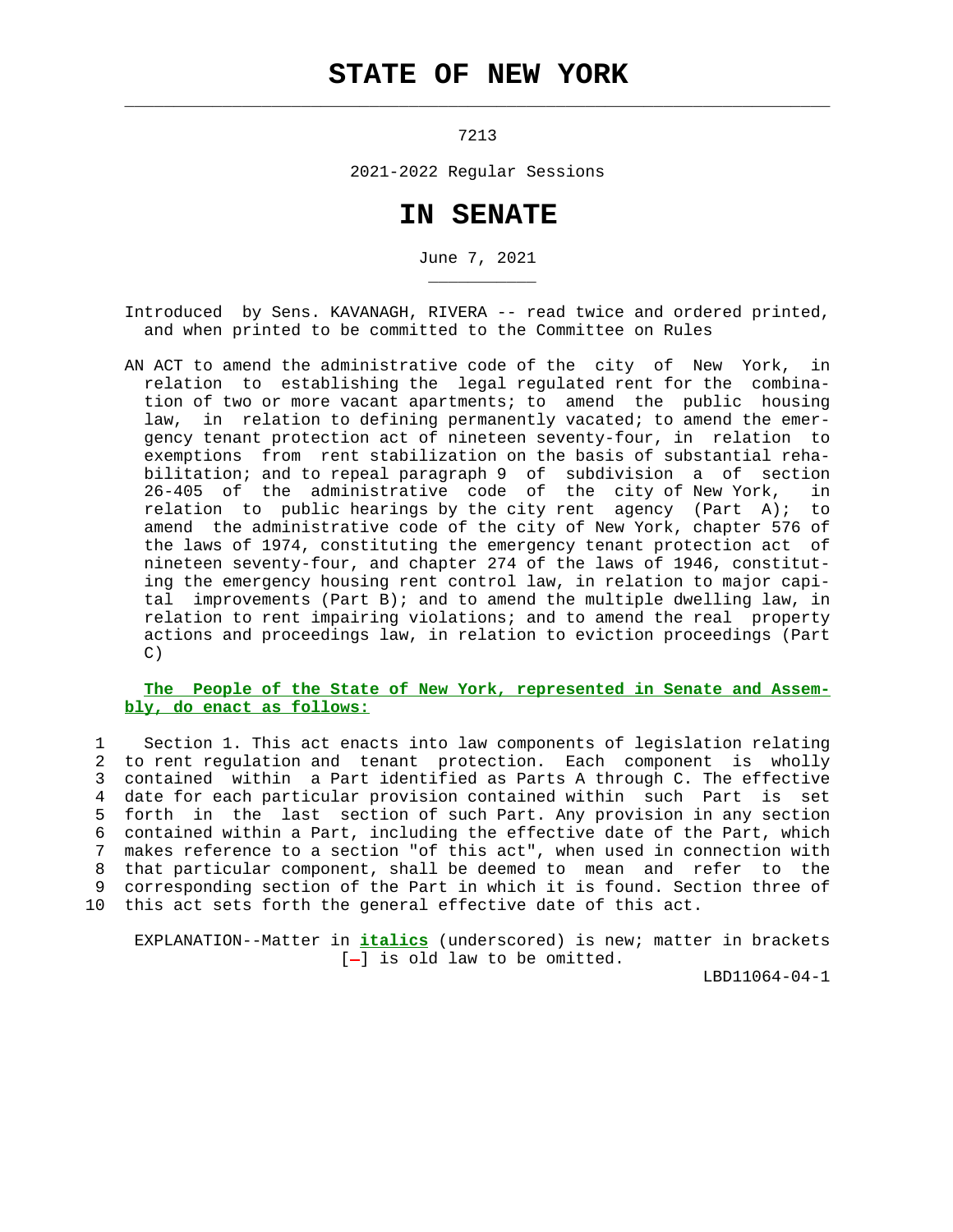#### 1 PART A

 2 Section 1. Paragraph 9 of subdivision a of section 26-405 of the 3 administrative code of the city of New York is REPEALED. 4 § 2. Subdivision c of section 26-511 of the administrative code of the 5 city of New York is amended by adding a new paragraph 15 to read as 6 follows: 7 **(15) where an owner combines two or more vacant apartments formerly** 8 **subject to this section, the legal regulated rent for the combined unit** 9 **may not exceed the sum of the rents of the formerly separate units.** 10 **Where an owner reduces the dimensions of a rent stabilized unit, or** 11 **combines part of that unit with a neighboring unit, the legal regulated** 12 **rent for the reduced unit shall be the prior rent, reduced in proportion** 13 **to the reduction in floor area; the rent for any expanded neighboring** 14 **unit may not exceed the former rent for that unit.** 15 § 3. The opening paragraph of paragraph (a) of subdivision 4 of 16 section 14 of the public housing law, as added by chapter 116 of the 17 laws of 1997, is amended to read as follows: 18 that unless otherwise prohibited by occupancy restrictions based upon 19 income limitations pursuant to federal, state or local law, regulations 20 or other requirements of governmental agencies, any member of the 21 tenant's family, as defined in paragraph (c) of this subdivision, shall 22 succeed to the rights of a tenant under such acts and laws where the 23 tenant has permanently vacated the housing accommodation and such family 24 member has resided with the tenant in the housing accommodation as a 25 primary residence for a period of no less than two years, or where such 26 person is a "senior citizen" or a "disabled person," as defined in para- 27 graph (c) of this subdivision, for a period of no less than one year, 28 immediately prior to the permanent vacating of the housing accommodation 29 by the tenant, or from the inception of the tenancy or commencement of 30 the relationship, if for less than such periods. **For the purposes of** 31 **this paragraph, "permanently vacated" shall mean the date when the** 32 **tenant of record physically moves out of the housing accommodation and** 33 **permanently ceases to use it as their primary residence, regardless of** 34 **subsequent contacts with the unit or the signing of lease renewals or** 35 **continuation of rent payments.** The minimum periods of required residency 36 set forth in this subdivision shall not be deemed to be interrupted by 37 any period during which the "family member" temporarily relocates 38 because he or she: 39 § 4. Paragraph 5 of subdivision a of section 5 of section 4 of chapter 40 576 of the laws of 1974 constituting the emergency tenant protection act 41 of nineteen seventy-four, is amended to read as follows: 42 (5) housing accommodations in buildings completed or buildings 43 substantially rehabilitated as family units on or after January first, 44 nineteen hundred seventy-four; **provided that an owner claiming exemption** 45 **from rent stabilization on the basis of substantial rehabilitation shall** 46 **seek approval from state division of housing and community renewal with-** 47 **in one year of the completion of the substantial rehabilitation, or for** 48 **any building previously alleged to have been substantially rehabilitated** 49 **before the effective date of the chapter of the laws of two thousand** 50 **twenty-one that amended this paragraph, within six months of such effec-** 51 **tive date, and ultimately obtain such approval, which shall be denied on** 52 **the following grounds:** 53 **(a) the owner or its predecessors in interest have engaged in harass-** 54 **ment of tenants in the five years preceding the completion of the**

55 **substantial rehabilitation;**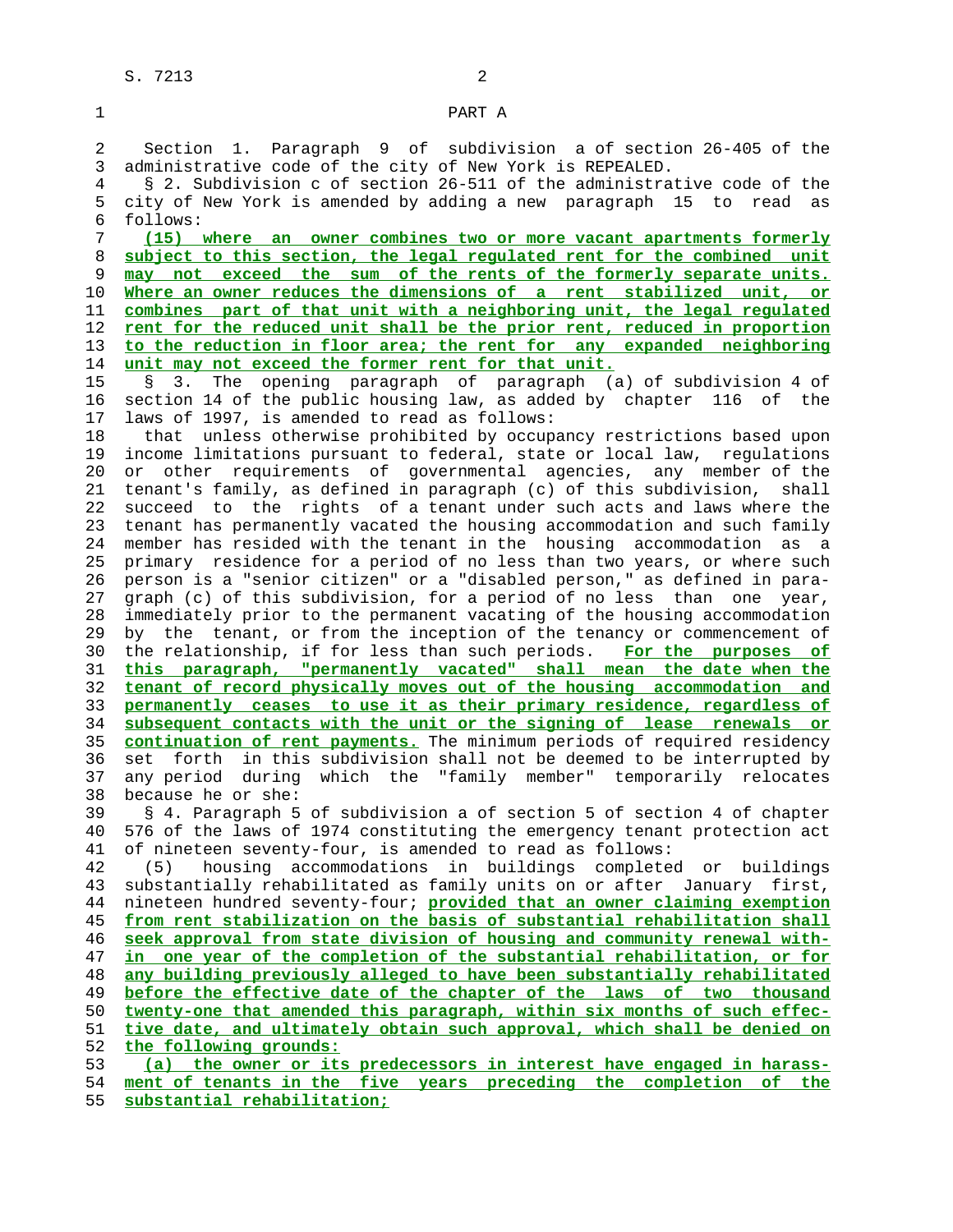1 **(b) the building was not in a seriously deteriorated condition requir-** 2 **ing substantial rehabilitation;**

 3 **(c) the owner's or its predecessors in interest's acts or omissions in** 4 **failing to maintain the building materially contributed to the seriously** 5 **deteriorated condition of the premises; or**

 6 **(d) the substantial rehabilitation work was performed in a piecemeal** 7 **fashion and was not completed in a reasonable amount of time, during** 8 **which period the building was at least eighty percent vacant;**

§ 5. This act shall take effect immediately and shall apply to all 10 pending proceedings on and after such date; provided that the amendments 11 to section 26-511 of chapter 4 of title 26 of the administrative code of 12 the city of New York made by section two of this act shall expire on the 13 same date as such law expires and shall not affect the expiration of 14 such law as provided under section 26-520 of such law.

#### 15 PART B

 16 Section 1. Subparagraph (g) of paragraph 1 of subdivision g of section 17 26-405 of the administrative code of the city of New York, as amended by 18 section 27 of part Q of chapter 39 of the laws of 2019, is amended to 19 read as follows:

 20 (g) There has been since July first, nineteen hundred seventy, a major 21 capital improvement essential for the preservation energy efficiency, 22 functionality, or infrastructure of the entire building, improvement of 23 the structure including heating, windows, plumbing and roofing but shall 24 not be for operational costs or unnecessary cosmetic improvements. The 25 temporary increase based upon a major capital improvement under this 26 subparagraph for any order of the commissioner issued after the effec- 27 tive date of the chapter of the laws of two thousand nineteen that 28 amended this subparagraph shall be in an amount sufficient to amortize 29 the cost of the improvements pursuant to this subparagraph (g) over a 30 twelve-year period for buildings with thirty-five or fewer units or a 31 twelve and one-half year period for buildings with more than thirty-five 32 units, and shall be removed from the legal regulated rent thirty years 33 from the date the increase became effective inclusive of any increases 34 granted by the applicable rent guidelines board. Temporary major capital 35 improvement increases shall be collectible prospectively on the first 36 day of the first month beginning sixty days from the date of mailing 37 notice of approval to the tenant. Such notice shall disclose the total 38 monthly increase in rent and the first month in which the tenant would 39 be required to pay the temporary increase. An approval for a temporary 40 major capital improvement increase shall not include retroactive 41 payments. The collection of any increase shall not exceed two percent in 42 any year from the effective date of the order granting the increase over 43 the rent set forth in the schedule of gross rents, with collectability 44 of any dollar excess above said sum to be spread forward in similar 45 increments and added to the rent as established or set in future years. 46 Upon vacancy, the landlord may add any remaining balance of the tempo- 47 rary major capital improvement increase to the legal regulated rent. 48 Notwithstanding any other provision of the law, for any renewal lease 49 commencing on or after June 14, 2019, the collection of any rent 50 increases due to any major capital improvements approved on or after 51 June 16, 2012 and before June 16, 2019 shall not exceed two percent in 52 any year for any tenant in occupancy on the date the major capital 53 improvement was approved[**,**]**; provided, however, no application for a** 54 **major capital improvement rent increase shall be approved by the divi-**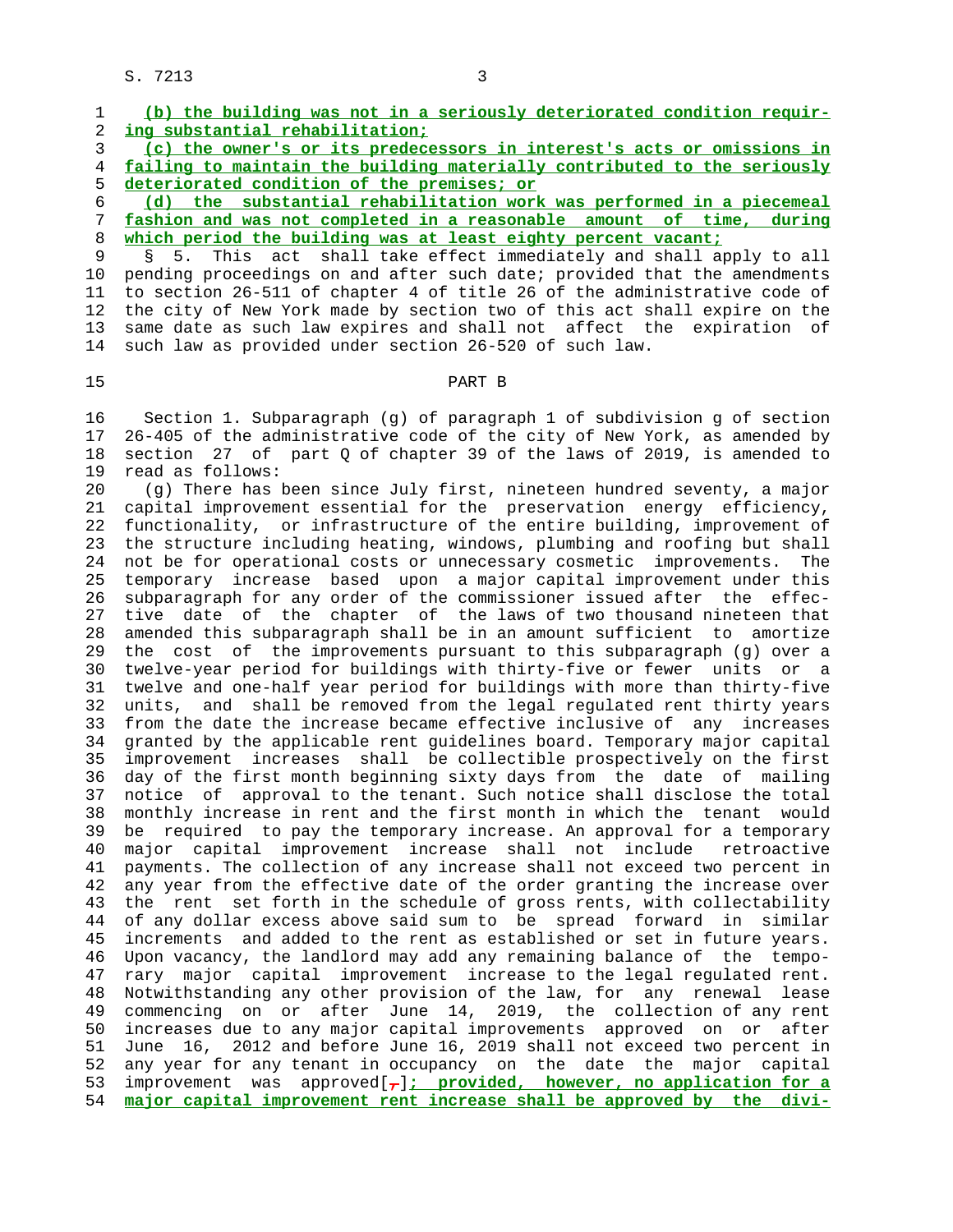**sion of housing and community renewal unless the owner of the property has filed all copies of permits pertaining to the major capital improve- ment work with such application. Any application submitted with fraudu- lent permits or without required permits shall be denied;** or

 5 § 2. Paragraph 6 of subdivision c of section 26-511 of the administra- 6 tive code of the city of New York, as separately amended by section 12 7 of part K of chapter 36 and section 28 of part Q of chapter 39 of the 8 laws of 2019, is amended to read as follows:<br>9 (6) provides criteria whereby the commis

 9 (6) provides criteria whereby the commissioner may act upon applica- 10 tions by owners for increases in excess of the level of fair rent 11 increase established under this law provided, however, that such crite- 12 ria shall provide (a) as to hardship applications, for a finding that 13 the level of fair rent increase is not sufficient to enable the owner to 14 maintain approximately the same average annual net income (which shall 15 be computed without regard to debt service, financing costs or manage- 16 ment fees) for the three year period ending on or within six months of 17 the date of an application pursuant to such criteria as compared with 18 annual net income, which prevailed on the average over the period nine- 19 teen hundred sixty-eight through nineteen hundred seventy, or for the 20 first three years of operation if the building was completed since nine- 21 teen hundred sixty-eight or for the first three fiscal years after a 22 transfer of title to a new owner provided the new owner can establish to 23 the satisfaction of the commissioner that he or she acquired title to 24 the building as a result of a bona fide sale of the entire building and 25 that the new owner is unable to obtain requisite records for the fiscal 26 years nineteen hundred sixty-eight through nineteen hundred seventy 27 despite diligent efforts to obtain same from predecessors in title and 28 further provided that the new owner can provide financial data covering 29 a minimum of six years under his or her continuous and uninterrupted 30 operation of the building to meet the three year to three year compar- 31 ative test periods herein provided; and (b) as to completed building- 32 wide major capital improvements, for a finding that such improvements 33 are deemed depreciable under the Internal Revenue Code and that the cost 34 is to be amortized over a twelve-year period for a building with thir- 35 ty-five or fewer housing accommodations, or a twelve and one-half-year 36 period for a building with more than thirty-five housing accommodations, 37 for any determination issued by the division of housing and community 38 renewal after the effective date of the [**the**] chapter of the laws of two 39 thousand nineteen that amended this paragraph and shall be removed from 40 the legal regulated rent thirty years from the date the increase became 41 effective inclusive of any increases granted by the applicable rent 42 guidelines board. Temporary major capital improvement increases shall be 43 collectible prospectively on the first day of the first month beginning 44 sixty days from the date of mailing notice of approval to the tenant. 45 Such notice shall disclose the total monthly increase in rent and the 46 first month in which the tenant would be required to pay the temporary 47 increase. An approval for a temporary major capital improvement increase 48 shall not include retroactive payments. The collection of any increase 49 shall not exceed two percent in any year from the effective date of the 50 order granting the increase over the rent set forth in the schedule of 51 gross rents, with collectability of any dollar excess above said sum to 52 be spread forward in similar increments and added to the rent as estab- 53 lished or set in future years. Upon vacancy, the landlord may add any 54 remaining balance of the temporary major capital improvement increase to 55 the legal regulated rent. Notwithstanding any other provision of the 56 law, for any renewal lease commencing on or after June 14, 2019, the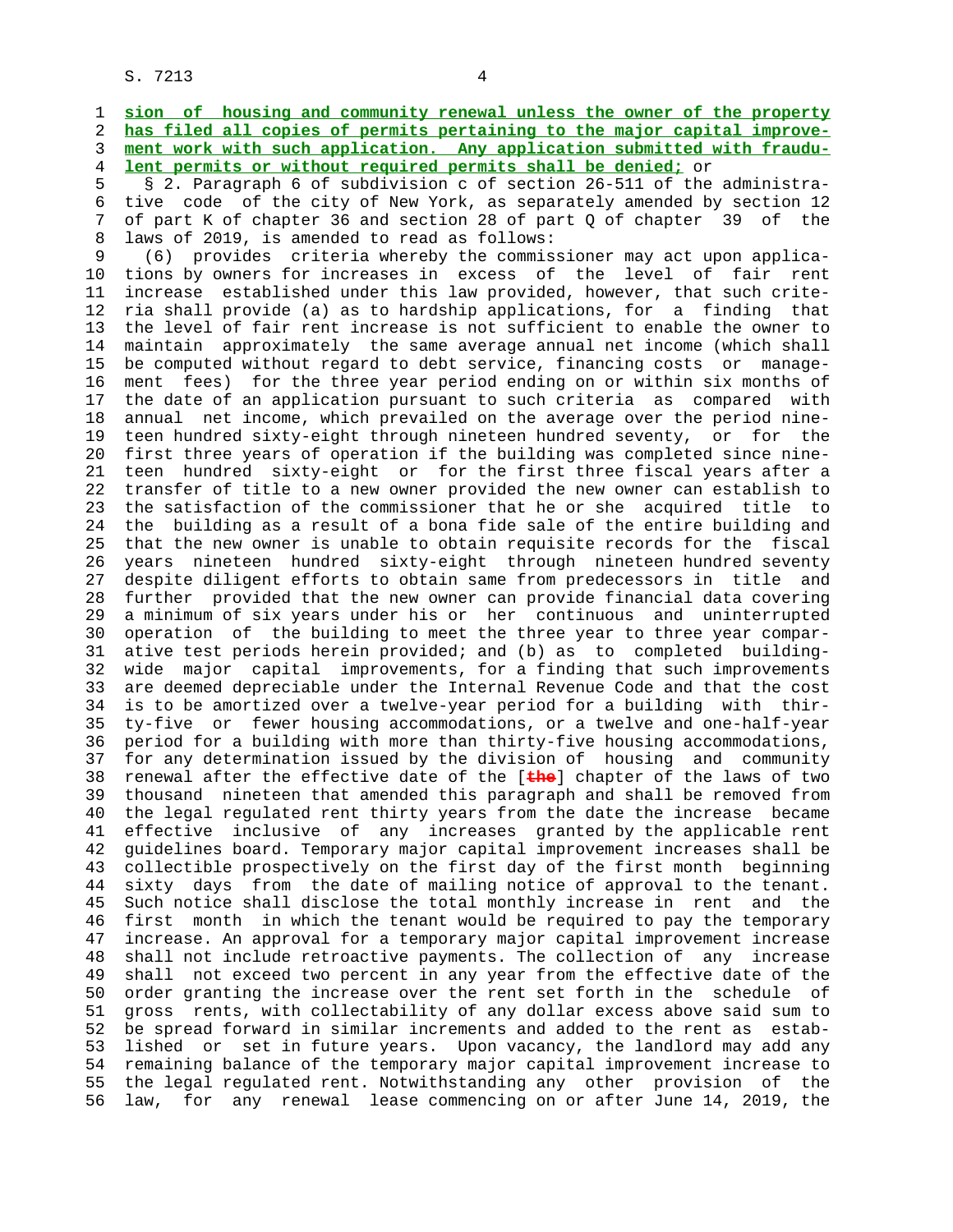1 collection of any rent increases due to any major capital improvements 2 approved on or after June 16, 2012 and before June 16, 2019 shall not 3 exceed two percent in any year for any tenant in occupancy on the date 4 the major capital improvement was approved or based upon cash purchase 5 price exclusive of interest or service charges. Where an application for 6 a temporary major capital improvement increase has been filed, a tenant 7 shall have sixty days from the date of mailing of a notice of a proceed- 8 ing in which to answer or reply. The state division of housing and 9 community renewal shall provide any responding tenant with the reasons 10 for the division's approval or denial of such application. **The division** 11 **of housing and community renewal shall require the submission of copies** 12 **of all permits pertaining to major capital improvement work with any** 13 **application for a major capital improvement rent increase. Any applica-** 14 **tion submitted with fraudulent permits or without required permits shall** 15 **be denied.** Notwithstanding anything to the contrary contained herein, no 16 hardship increase granted pursuant to this paragraph shall, when added 17 to the annual gross rents, as determined by the commissioner, exceed the 18 sum of, (i) the annual operating expenses, (ii) an allowance for manage- 19 ment services as determined by the commissioner, (iii) actual annual 20 mortgage debt service (interest and amortization) on its indebtedness to 21 a lending institution, an insurance company, a retirement fund or 22 welfare fund which is operated under the supervision of the banking or 23 insurance laws of the state of New York or the United States, and (iv) 24 eight and one-half percent of that portion of the fair market value of 25 the property which exceeds the unpaid principal amount of the mortgage 26 indebtedness referred to in subparagraph (iii) of this paragraph. Fair 27 market value for the purposes of this paragraph shall be six times the 28 annual gross rent. The collection of any increase in the stabilized rent 29 for any apartment pursuant to this paragraph shall not exceed six 30 percent in any year from the effective date of the order granting the 31 increase over the rent set forth in the schedule of gross rents, with 32 collectability of any dollar excess above said sum to be spread forward 33 in similar increments and added to the stabilized rent as established or 34 set in future years;

 35 § 3. Paragraph 3 of subdivision d of section 6 of section 4 of chapter 36 576 of the laws of 1974, constituting the emergency tenant protection 37 act of nineteen seventy-four, as amended by section 26 of part Q of 38 chapter 39 of the laws of 2019, is amended to read as follows:

 39 (3) there has been since January first, nineteen hundred seventy-four 40 a major capital improvement essential for the preservation, energy effi- 41 ciency, functionality, or infrastructure of the entire building, 42 improvement of the structure including heating, windows, plumbing and 43 roofing, but shall not be for operation costs or unnecessary cosmetic 44 improvements. An adjustment under this paragraph shall be in an amount 45 sufficient to amortize the cost of the improvements pursuant to this 46 paragraph over a twelve-year period for a building with thirty-five or 47 fewer housing accommodations, or a twelve and one-half period for a 48 building with more than thirty-five housing accommodations and shall be 49 removed from the legal regulated rent thirty years from the date the 50 increase became effective inclusive of any increases granted by the 51 applicable rent guidelines board, for any determination issued by the 52 division of housing and community renewal after the effective date of 53 the chapter of the laws of two thousand nineteen that amended this para- 54 graph. Temporary major capital improvement increases shall be collecta- 55 ble prospectively on the first day of the first month beginning sixty 56 days from the date of mailing notice of approval to the tenant. Such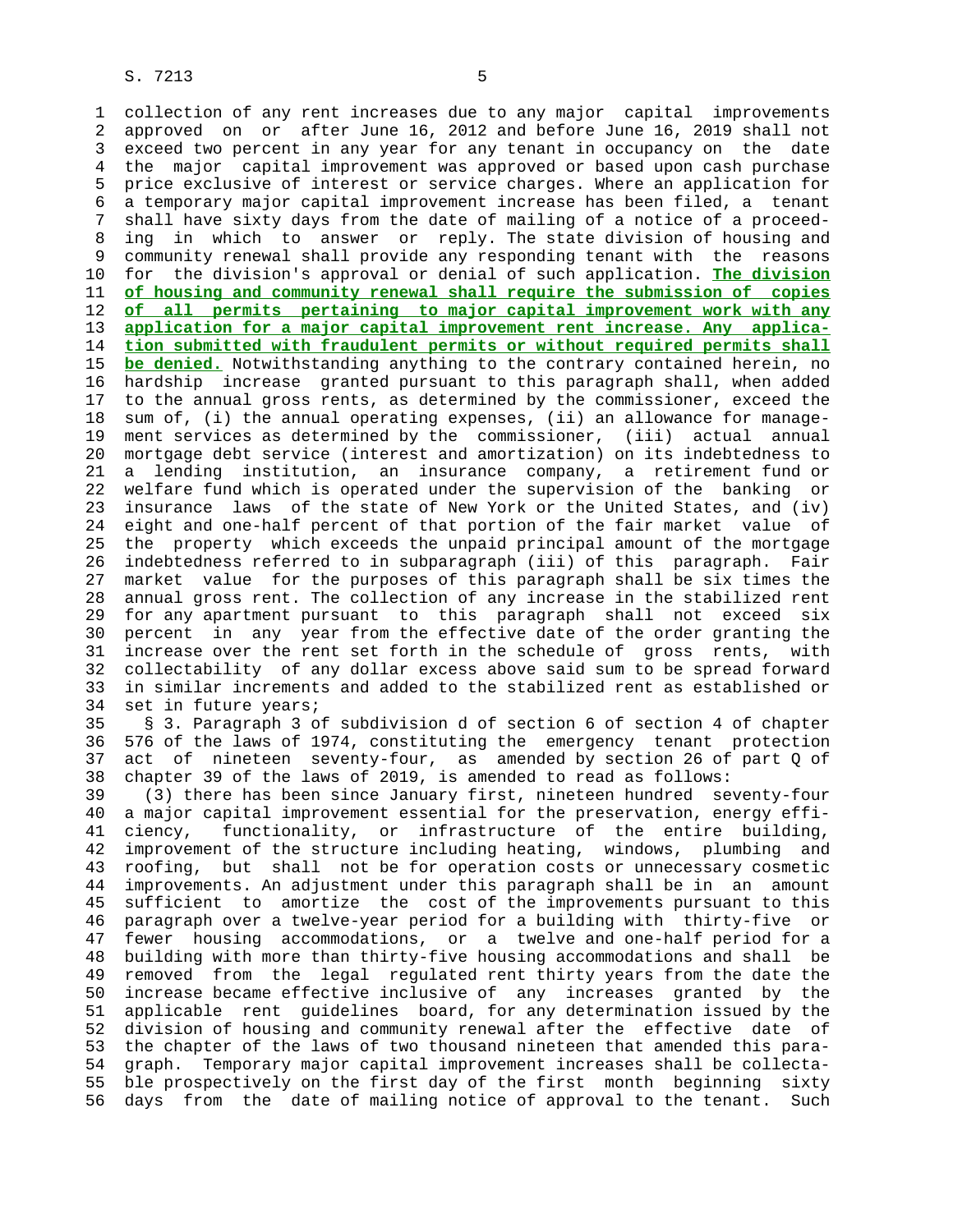1 notice shall disclose the total monthly increase in rent and the first 2 month in which the tenant would be required to pay the temporary 3 increase. An approval for a temporary major capital improvement increase 4 shall not include retroactive payments. The collection of any increase 5 shall not exceed two percent in any year from the effective date of the 6 order granting the increase over the rent set forth in the schedule of 7 gross rents, with collectability of any dollar excess above said sum to 8 be spread forward in similar increments and added to the rent as estab-<br>9 lished or set in future years. Upon yacancy, the landlord may add any lished or set in future years. Upon vacancy, the landlord may add any 10 remaining balance of the temporary major capital improvement increase to 11 the legal regulated rent. Notwithstanding any other provision of the 12 law, the collection of any rent increases for any renewal lease commenc- 13 ing on or after June 14, 2019, due to any major capital improvements 14 approved on or after June 16, 2012 and before June 16, 2019 shall not 15 exceed two percent in any year for any tenant in occupancy on the date 16 the major capital improvement was approved[**,**]**; provided, however, no** 17 **application for a major capital improvement rent increase shall be** 18 **approved by the division of housing and community renewal unless the** 19 **owner of the property has filed all copies of permits pertaining to the** 20 **major capital improvement work with such application. Any application** 21 **submitted with fraudulent permits or without required permits shall be** 22 **denied;** or

 23 § 4. Subparagraph 7 of the second undesignated paragraph of paragraph 24 (a) of subdivision 4 of section 4 of chapter 274 of the laws of 1946, 25 constituting the emergency housing rent control law, as separately 26 amended by section 25 of part Q of chapter 39 and section 14 of part K 27 of chapter 36 of the laws of 2019, is amended to read as follows:

 28 (7) there has been since March first, nineteen hundred fifty, a major 29 capital improvement essential for the preservation, energy efficiency, 30 functionality, or infrastructure of the entire building, improvement of 31 the structure including heating, windows, plumbing and roofing, but 32 shall not be for operational costs or unnecessary cosmetic improvements; 33 which for any order of the commissioner issued after the effective date 34 of the chapter of the laws of two thousand nineteen that amended this 35 paragraph the cost of such improvement shall be amortized over a twelve- 36 year period for buildings with thirty-five or fewer units or a twelve 37 and one-half year period for buildings with more than thirty-five units, 38 and shall be removed from the legal regulated rent thirty years from the 39 date the increase became effective inclusive of any increases granted by 40 the applicable rent guidelines board. Temporary major capital improve- 41 ment increases shall be collectible prospectively on the first day of 42 the first month beginning sixty days from the date of mailing notice of 43 approval to the tenant. Such notice shall disclose the total monthly 44 increase in rent and the first month in which the tenant would be 45 required to pay the temporary increase. An approval for a temporary 46 major capital improvement increase shall not include retroactive 47 payments. The collection of any increase shall not exceed two percent in 48 any year from the effective date of the order granting the increase over 49 the rent set forth in the schedule of gross rents, with collectability 50 of any dollar excess above said sum to be spread forward in similar 51 increments and added to the rent as established or set in future years. 52 Upon vacancy, the landlord may add any remaining balance of the tempo- 53 rary major capital improvement increase to the legal regulated rent. 54 Notwithstanding any other provision of the law, for any renewal lease 55 commencing on or after June 14, 2019, the collection of any rent 56 increases due to any major capital improvements approved on or after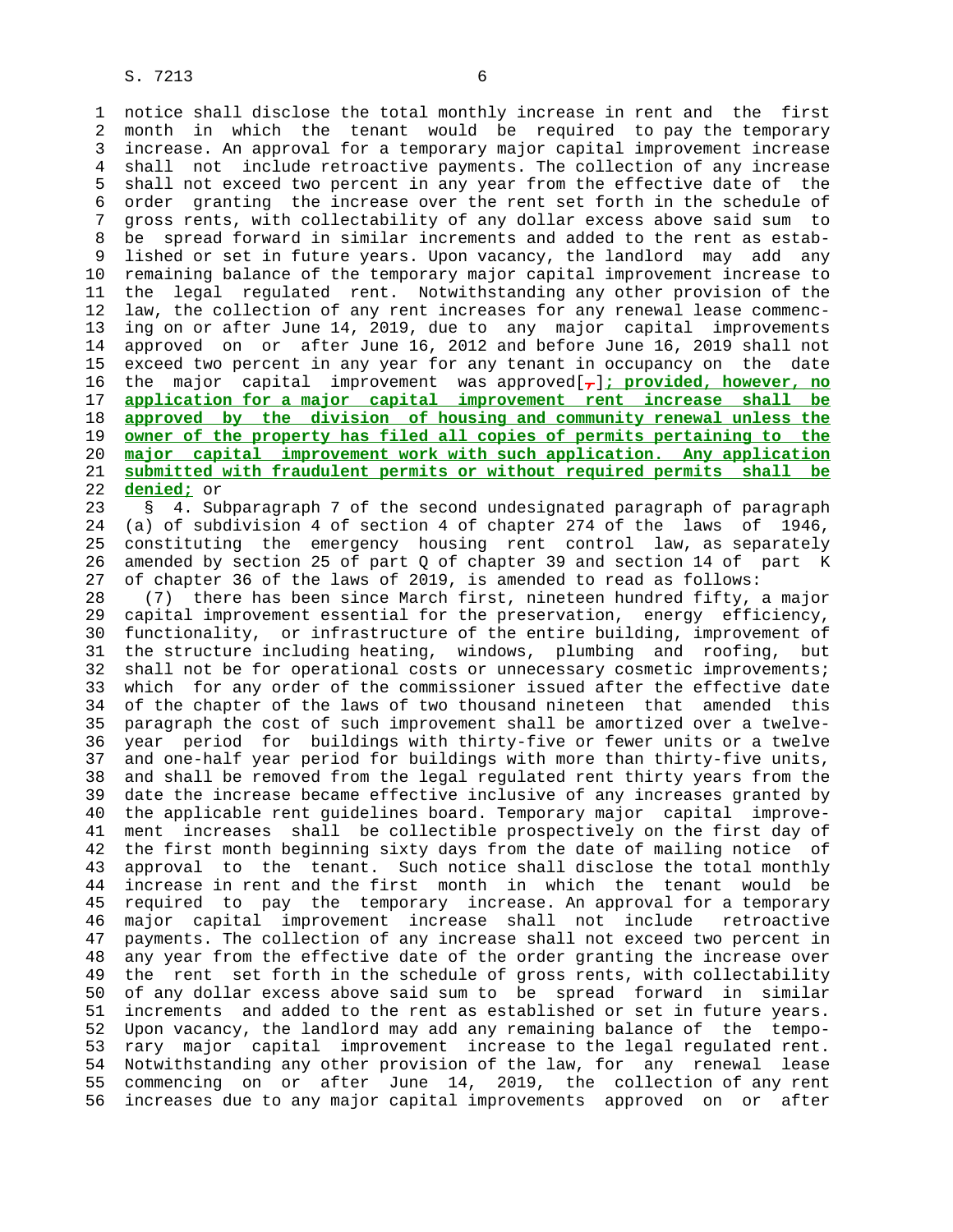1 June 16, 2012 and before June 16, 2019 shall not exceed two percent in 2 any year for any tenant in occupancy on the date the major capital 3 improvement was approved; provided, however, where an application for a 4 temporary major capital improvement increase has been filed, a tenant 5 shall have sixty days from the date of mailing of a notice of a proceed- 6 ing in which to answer or reply. The state division of housing and 7 community renewal shall provide any responding tenant with the reasons 8 for the division's approval or denial of such application; **provided,** 9 **however, no application for a major capital improvement rent increase** 10 **shall be approved by the division of housing and community renewal** 11 **unless the owner of the property has filed all copies of permits** 12 **pertaining to the major capital improvement work with such application.** 13 **Any application submitted with fraudulent permits or without required** 14 **permits shall be denied;** or

 15 § 5. This act shall take effect immediately; provided that the amend- 16 ments to section 26-405 of the city rent and rehabilitation law made by 17 section one of this act shall remain in full force and effect only as 18 long as the public emergency requiring the regulation and control of 19 residential rents and evictions continues, as provided in subdivision 3 20 of section 1 of the local emergency housing rent control act; provided, 21 further, that the amendments to section 26-511 of the rent stabilization 22 law of nineteen hundred sixty-nine made by section two of this act shall 23 expire on the same date as such law expires and shall not affect the 24 expiration of such law as provided under section 26-520 of such law, as 25 from time to time amended.

#### 26 PART C

 27 Section 1. Subdivision 3 of section 302-a of the multiple dwelling 28 law, as added by chapter 911 of the laws of 1965, is amended to read as 29 follows:

 30 3. a. If (i) the official records of the department shall note that a 31 rent impairing violation exists **or existed** in respect to a multiple 32 dwelling and that notice of such violation has been given by the depart- 33 ment, by mail, to the owner last registered with the department and (ii) 34 such note of the violation [**is**] **was** not cancelled or removed of record 35 within [**six**] **three** months after the date of such notice of such 36 violation, then for the period that such violation remains uncorrected 37 after the expiration of said [**six**] **three** months, no rent shall be recov- 38 ered by any owner for any premises in such multiple dwelling used by a 39 resident thereof for human habitation in which the condition constitut- 40 ing such rent impairing violation exists, provided, however, that if the 41 violation is one that requires approval of plans by the department for 42 the corrective work and if plans for such corrective work shall have 43 been duly filed within [**three months**] **one month** from the date of notice 44 of such violation by the department to the owner last registered with 45 the department, the [**six-months**] **three month** period aforementioned shall 46 not begin to run until the date that plans for the corrective work are 47 approved by the department; if plans are not filed within said [**three-** 48 **months**] **one month** period or if so filed, they are disapproved and amend- 49 ments are not duly filed within thirty days after the date of notifica- 50 tion of the disapproval by the department to the person having filed the 51 plans, the [**six-months**] **three month** period shall be computed as if no 52 plans whatever had been filed under this proviso. If a condition consti- 53 tuting a rent impairing violation exists in the part of a multiple 54 dwelling used in common by the residents or in the part under the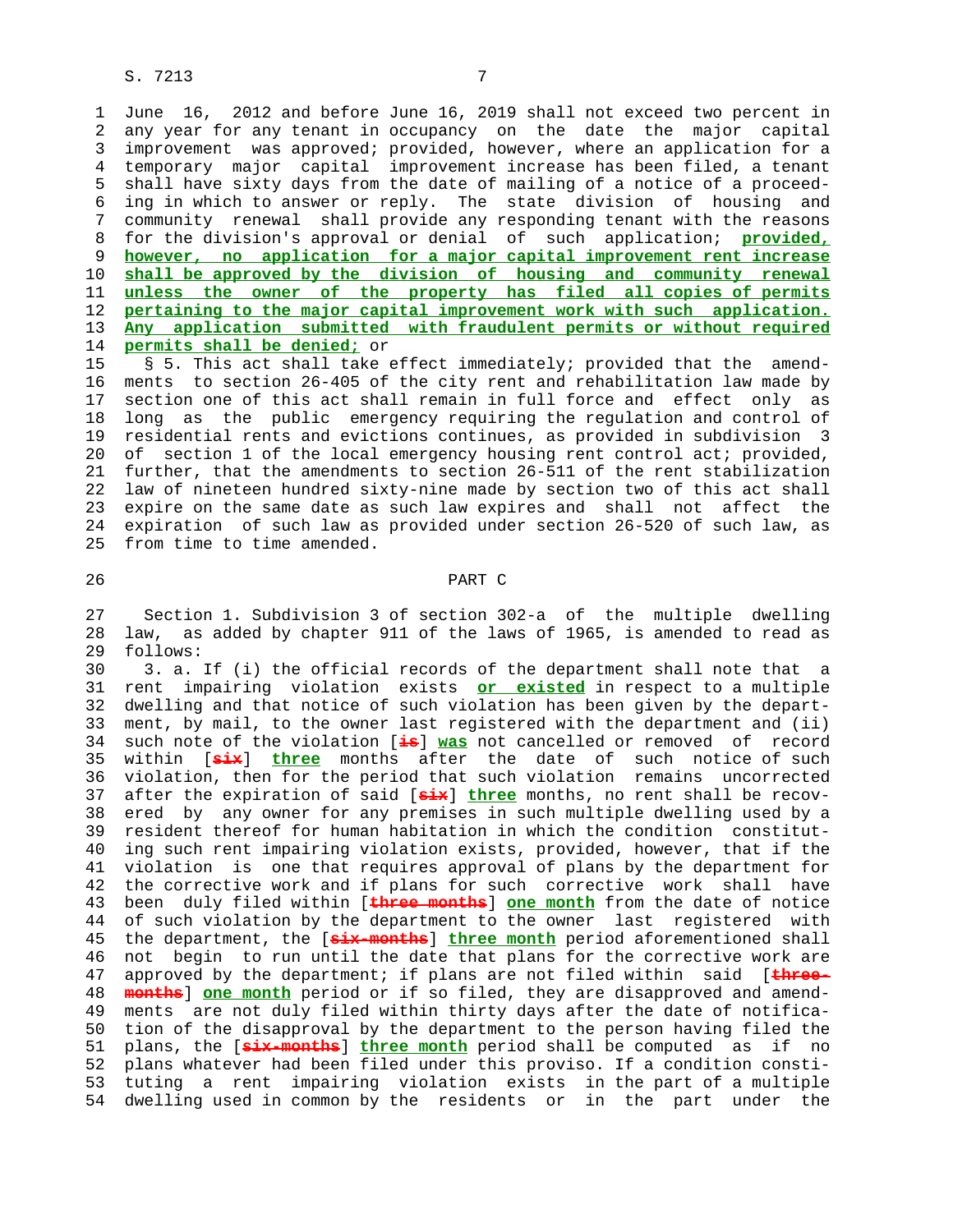1 control of the owner thereof, the violation shall be deemed to exist in 2 the respective premises of each resident of the multiple dwelling.

 3 b. The provisions of subparagraph a shall not apply if (i) the condi- 4 tion referred to in the department's notice to the owner last registered 5 with the department did not in fact exist, notwithstanding the notation 6 thereof in the records of the department; (ii) the condition which is 7 the subject of the violation has in fact been corrected **within the three** 8 **month period required by subparagraph a of this subdivision**, though the 9 note thereof in the department has not been removed or cancelled; (iii) 10 the violation has been caused by the resident from whom rent is sought 11 to be collected or by members of his family or by his guests or by 12 another resident of the multiple dwelling or the members of the family 13 of such other resident or by his guests, or (iv) the resident proceeded 14 against for rent has refused entry to the owner for the purpose of 15 correcting the condition giving rise to the violation.

 16 c. To raise a defense under subparagraph a in any action to recover 17 rent or in any special proceeding for the recovery of possession because 18 of non-payment of rent, the resident must affirmatively plead and prove 19 the material facts under subparagraph a[**, and must also deposit with the clerk of the court in which the action or proceeding is pending at the time of filing of the resident's answer the amount of rent sought to be recovered in the action or upon which the proceeding to recover possession is based, to be held by the clerk of the court until final disposition of the action or proceeding at which time the rent deposited shall be paid to the owner, if the owner prevails, or be returned to the resident if the resident prevails. Such deposit of rent shall vitiate any right on the part of the owner to terminate the lease or rental agreement of the resident because of nonpayment of rent**].

 29 d. If a resident voluntarily pays rent or an installment of rent when 30 he **or she** would be privileged to withhold the same under subparagraph a, 31 he **or she** shall [**not thereafter**] have [**any**] **a** claim or cause of action 32 to recover back the rent or installment of rent so paid. A voluntary 33 payment within the meaning hereof shall mean payment other than one made 34 pursuant to a judgment in an action or special proceeding.

 35 e. [**If upon the trial of any action to recover rent or any special proceeding for the recovery of possession because of non-payment of rent it shall appear that the resident has raised a defense under this section in bad faith, or has caused the violation or has refused entry to the owner for the purpose of correcting the condition giving rise to the violation, the court, in its discretion, may impose upon the resi- dent the reasonable costs of the owner, including counsel fees, in main- taining the action or proceeding not to exceed one hundred dollars.**]**The department shall notify the resident and owner when a rent impairing violation has been placed in their apartment. The notification shall include a list of the rent impairing violations placed and an explana- tion of the resident's right to raise the rent impairing violations as a defense in any action to recover rent or in any special proceeding for the recovery of possession because of non-payment of rent.**

 49 § 2. Subdivisions 10 and 11 of section 713 of the real property 50 actions and proceedings law, subdivision 10 as amended by chapter 467 of 51 the laws of 1981 and subdivision 11 as added by chapter 312 of the laws 52 of 1962, are amended to read as follows:

 53 10. The person in possession has entered the property or remains in 54 possession by force or unlawful means and he or **she or** his **or her** prede- 55 cessor in interest was not in quiet possession for three years before 56 the time of the forcible or unlawful entry or detainer and the petition-